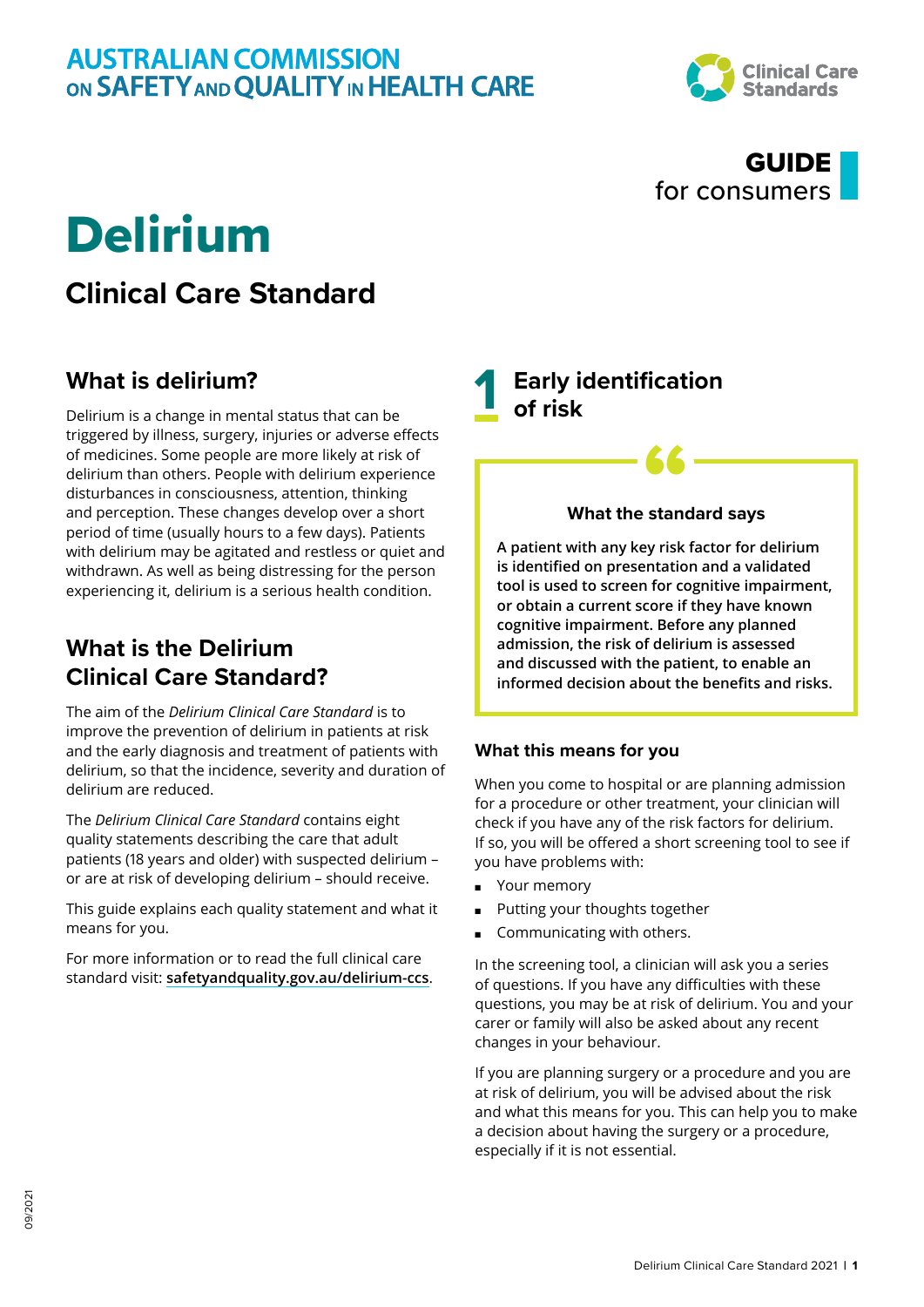

## **2 Interventions to prevent delirium**

# *<u>K</u>*<br>What the standard says

**A patient at risk of delirium is offered a set of interventions to prevent delirium and is regularly monitored for changes in behaviour, cognition and physical condition. Appropriate interventions are determined before a planned admission or on admission to hospital, in discussion with the patient and their family or carer.**

#### **What this means for you**

If you are at risk of developing delirium, your clinicians will offer care to prevent it from happening. They may do things such as checking and changing your medicines, giving you more fluids or helping you stay as mobile as possible. Your family or carers will be encouraged to be involved in your care and will be given information about delirium and how to prevent it. You will also receive regular checks on your physical condition, thinking and memory (cognition). Cognition is the ability to put your thoughts together and communicate them.

## **3 Patient-centred information and support**

# *<u>K</u>*<br>What the standard says

**A patient at risk of delirium and their family or carer are encouraged to be active participants in care. If a patient is at significant risk or has, delirium, they and their family or carer are provided with information about delirium and its prevention in a way that they can understand. When delirium occurs, they receive support to cope with the experience and its effects.**

#### **What this means for you**

If you are at risk of delirium, you and your family or carer will be given information and advice about delirium and how it can be prevented. You should be given this information in a way that you can understand it, whether it is written information or someone talking to you. Being prepared and acting early can help to reduce the effects of delirium. You and your family or carer will be encouraged to alert your healthcare team of any changes in your behaviour, thinking or physical condition. The health service organisation will have systems in place to take action if your health worsens. It is important that you and your family or carer know what to expect, what you can do if this happens and how to ask for help.

Your family or carer can provide valuable information to the clinicians caring for you and should be involved in your care if you wish them to be. An interpreter can be used for these conversations if required. If you develop delirium, the plan for your care will be discussed with you and your family or carer, and informed consent will be sought for any treatment you receive. The aim of your care will be to reduce your symptoms and any distress experienced with delirium.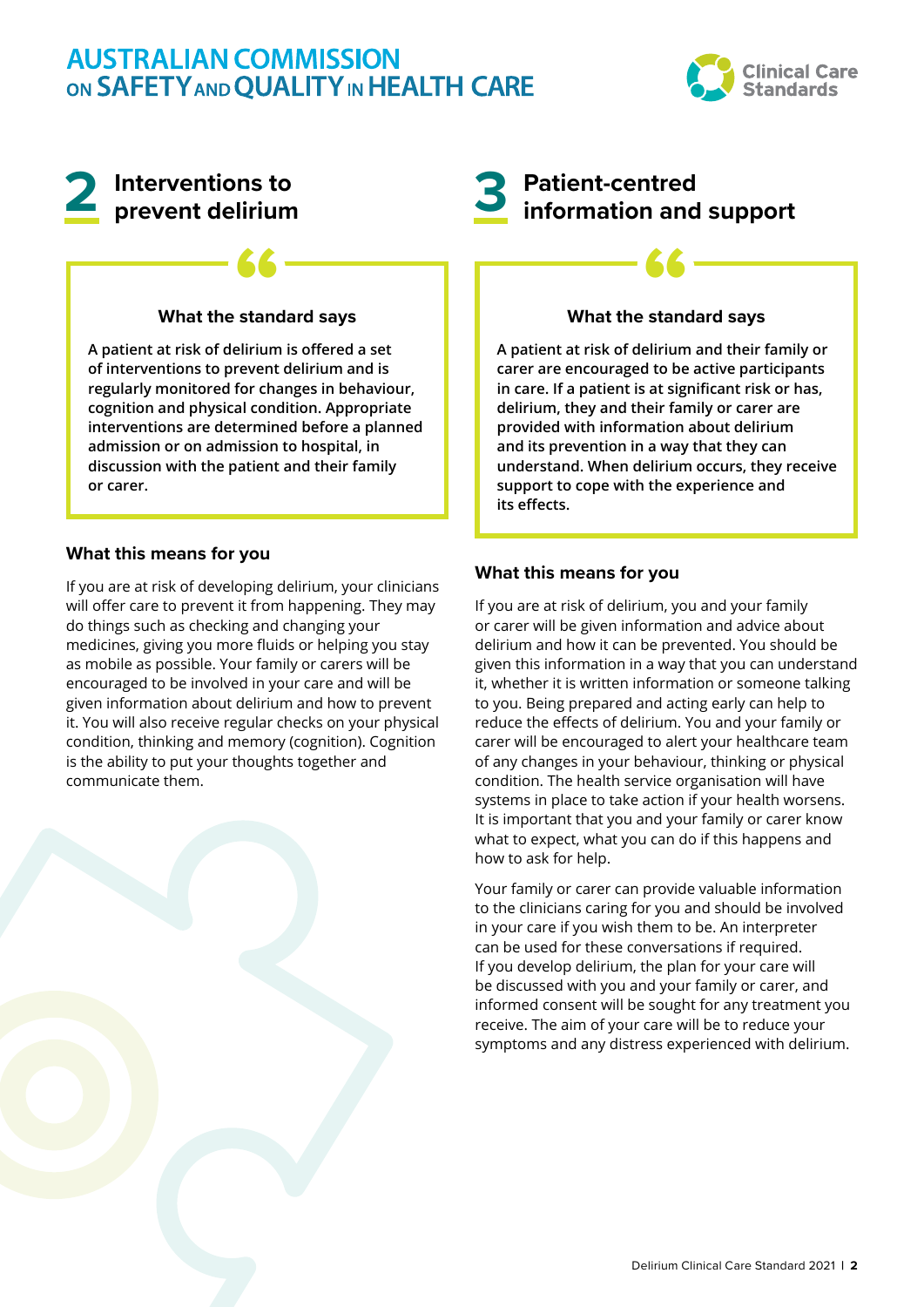

People with delirium may:

- Appear confused and forgetful
- Be unable to pay attention
- Be different from their normal selves
- Be very agitated, quiet and withdrawn, sleepy, or a combination of these
- Have rapid and unpredictable mood changes
- Be unsure of the time of day or where they are
- Have changes to their sleeping habits, such as staying awake at night and being drowsy during the daytime
- Feel fearful, distressed, upset, irritable, angry or sad
- Have hallucinations and see frightening things that are not there but seem very real to them
- Lose control of their bladder or bowels
- Have delusions or become paranoid, and strongly believe things that are not true – for example, they may believe that someone is trying to physically harm them or has poisoned their food.

These symptoms fluctuate during the day, and may worsen in the evening or night.

Family members or carers can support you because they are familiar to you. They can:

- Reassure you
- Remind you about eating and drinking
- Bring in familiar objects
- Help the healthcare team to get to know you and understand what you are normally like.

## **4 Assessing and diagnosing delirium**

# *<u>K</u>*<br>What the standard says

**A patient with cognitive impairment on presentation to hospital, or who has an acute change in behaviour or cognitive function during a hospital stay, is promptly assessed using a validated tool by a clinician trained to assess delirium. The patient and their family or carer are asked about any recent changes in the patient's behaviour or thinking.** 

**A diagnosis of delirium is determined and documented by a clinician working within their scope of practice.**

#### **What this means for you**

If you are in hospital and your symptoms suggest that you may have delirium, a clinician will assess you to see if you have delirium. They may ask if you or your family or carer have noticed any recent changes in your thinking or behaviour, such as being confused or agitated, or quieter, sleepier or less communicative than usual. If a family member or carer notices any sudden change in your mental or physical condition, it is important for them to alert a clinician. The clinician will discuss your diagnosis with you and your family or carer, and write down your diagnosis of delirium in your healthcare record. This will help other clinicians to care for you.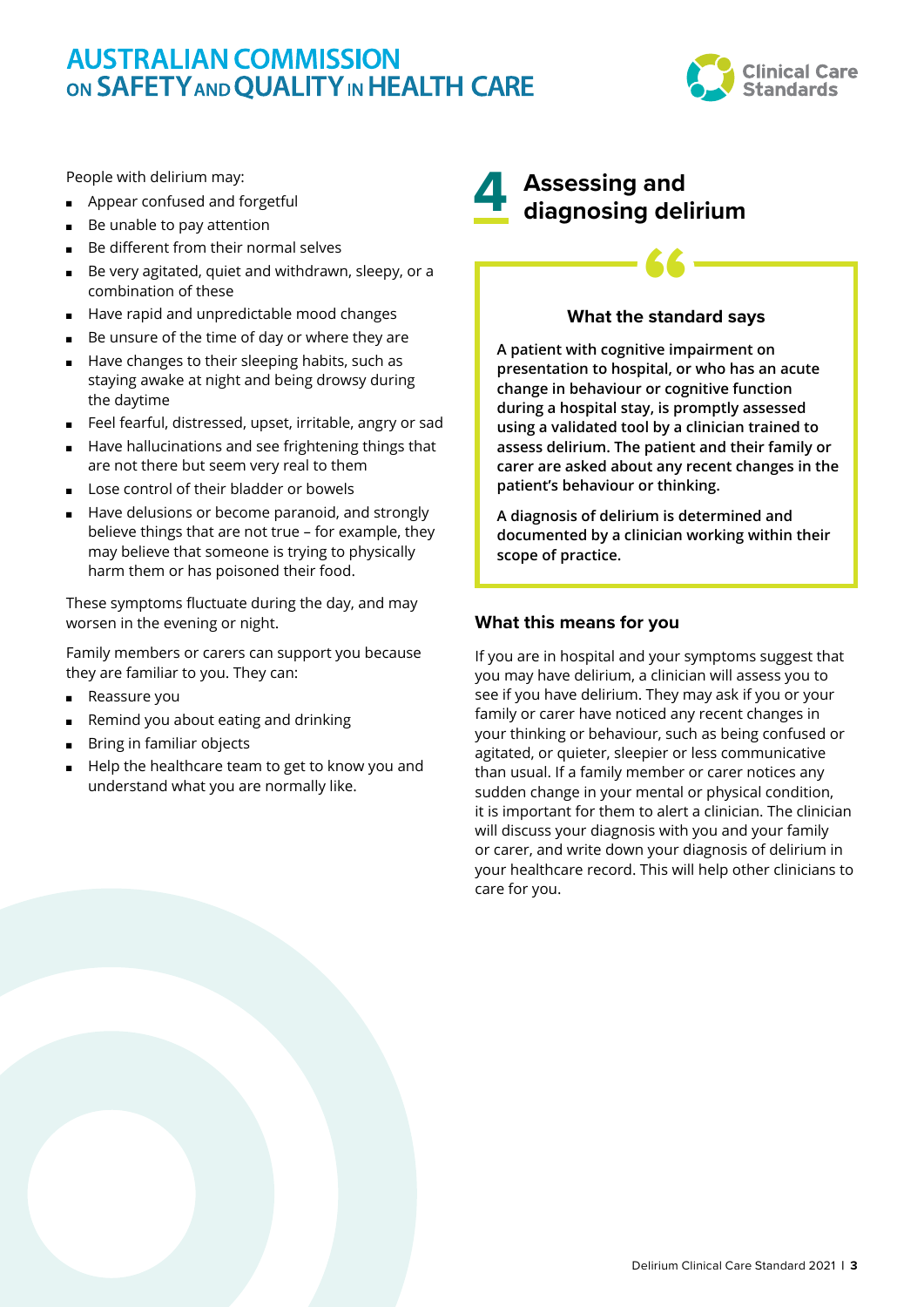

### **5 Identifying and treating underlying causes**

# *<u>K</u>*<br>What the standard says

**A patient with delirium is offered a set of interventions to treat the causes of delirium, based on a comprehensive assessment that includes relevant multidisciplinary consultation.**

#### **What this means for you**

If you are diagnosed with delirium, a clinician will carry out a medical check to identify what is causing the delirium and how best to treat it. You and your family or carer will be consulted as part of the assessment. This may include a physical examination, tests (such as blood or urine tests, chest X-ray), a check of the medicines you are taking and any recent changes to them, and checking whether you are in pain. You will receive treatments for anything that may be causing your delirium. For example, your medicines may be changed, you may be given more fluids or you may be given antibiotics if you have an infection.

# **6 Preventing complications of care**

# *<u>K</u>*<br>What the standard says

**A patient with delirium receives care to prevent functional decline, dehydration, malnutrition, falls and pressure injuries, based on their risk.**

#### **What this means for you**

If you have delirium, your care will include a plan to keep your physical health from getting worse while you are in hospital or another health service organisation. The plan includes ways to prevent falls and having an injury from a fall, such as wearing safe footwear or hip protectors, and care to prevent pressure injuries. You will be offered a nutritious diet to prevent malnutrition and dehydration. You will be encouraged to keep mobile. Your family or carers are encouraged to be involved in your care.